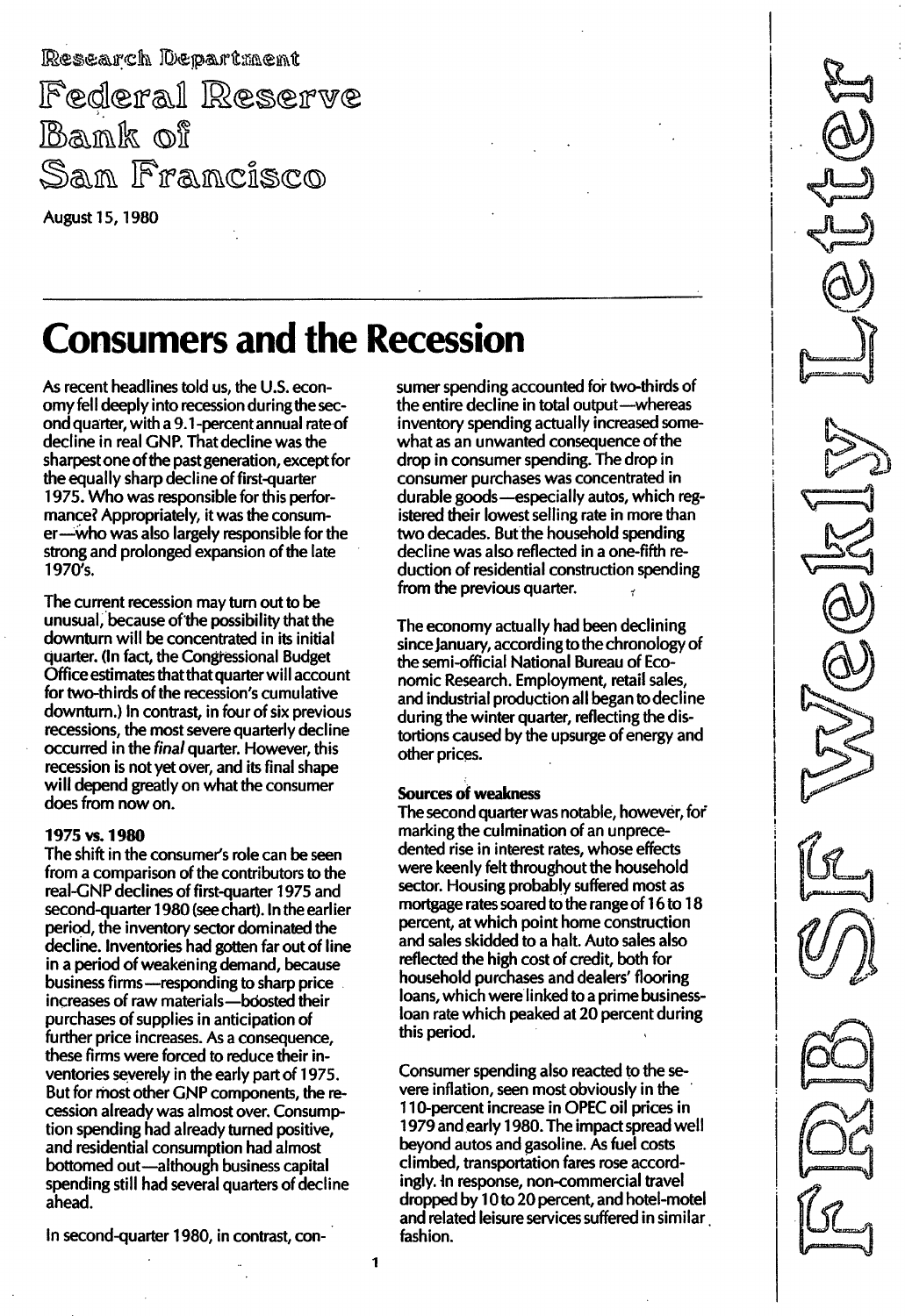Research Department

## Federal Reserve Bank of San Francisco

Opinions expressed in this newsletter do not necessarily reflect the views of the management of the Federa! Reserve Bank of San Francisco, nor of the Board of Governors of the Federal Reserve System.

But in many respects, the consumer caution of mid-1 980 was a response to an earlier spending pace which continually outpaced income. During 1979, for example, real consumption increased only 1 .6 percent, but that was three times that year's increase in real income. (Most of the consumption increase occurred in the second half, when income gains were very weak.) Consumers financed this spending/income gap partly by increasing external financing, raising the ratio of instalment credit extensions to a record 20.3 percent of after-tax income. Consumers also sharply reduced their rate of saving out of after-tax income, bringing it down from 5.4 percent to 3.5 percent in the second half of the year.

Consumers sharply increased their borrowing in 1 979, either through instalment-debt extensions or through inflation-enhanced equity in homes. Consumer credit outstanding increased almost 1 5 percent over the previous year's level. Meanwhile, home-equity loans ran as high as an estimated \$1 00 billion in 1979, or more than 6 percent of after-tax income.

### Debt and savings

All that changed by the second quarter of 1 980, however, as consumers sharply reduced their new debt-to-income ratio to 1 4.6 percent-almost six percentage points below the year-ago figure. They were encouraged to cut back by the Federal Reserve's creditrestraint program, which was imposed in mid-March to dampen the speculative buying that had affected many financial markets in the early part of the year. The program did not apply to the already weakened auto and housing markets, but it affected credit-card and similar purchases as lenders took this opportunity to tighten credit terms much more than they had previously been willing to do. Before being removed in early July, the controls -along with the recession --helped bring aboutan almost unprecedented secondquarter decline of \$9.0 billion in outstanding credit.

savings rate during the second quarter--savings, the residual, automatically increased as debt-supported spending declined. Whether willingly or not, consumers began to repair their balance sheets by reducing their new-debt assumption, thereby raising their savings rate. But the one-percent rise in the savings rate had the effect of reducing consumption spending by \$17 billion below what it otherwise would have been.

### Repeat past trends?

Atthis point, no one can foretell what role the conSumer will play in creating and sustaining an eventual business upturn. Over the past quarter-centufy, the first year of cyclical recovery typically has been marked by a jump of 6.6 percent in real GNP. In that first robust year, consumers generally regain their lost confidence and begin buying again-and business firms respond by increasing their orders to fill out their depleted inventories, thus setting the stage for further increases in production and employment.

Most forecasters today, although assuming a turnaround by the end of the year or thereabouts, do not envision a full-scale recovery in 1 981 . The Congressional Budget Office recently projected real GNP growth within the range of  $2\frac{1}{2}$  to  $4\frac{1}{2}$  percent between the fourth quarter of 1 980 and the fourth quarter of 1 981 , and the Office'of Management and Budget came in with a forecast near the lower end of that range. But whatever happens, the consumer will playa crucial role in determining the strength of the upturn.

A few optimistic signs have already surfaced. Home-building activity increased sharply in June, although still lagging 37 percent behind the year-ago figure. Retail sales rose for the second straight month in July, with autos leading the advance, although auto sales totals were still the worst for any July of the last 1 8 years. But a great deal still depends on the near-term state of consumer income, consumer borrowing intentions, and above all, consumer psychology.

In a parallel move, consumers increased their

Herbert Runyon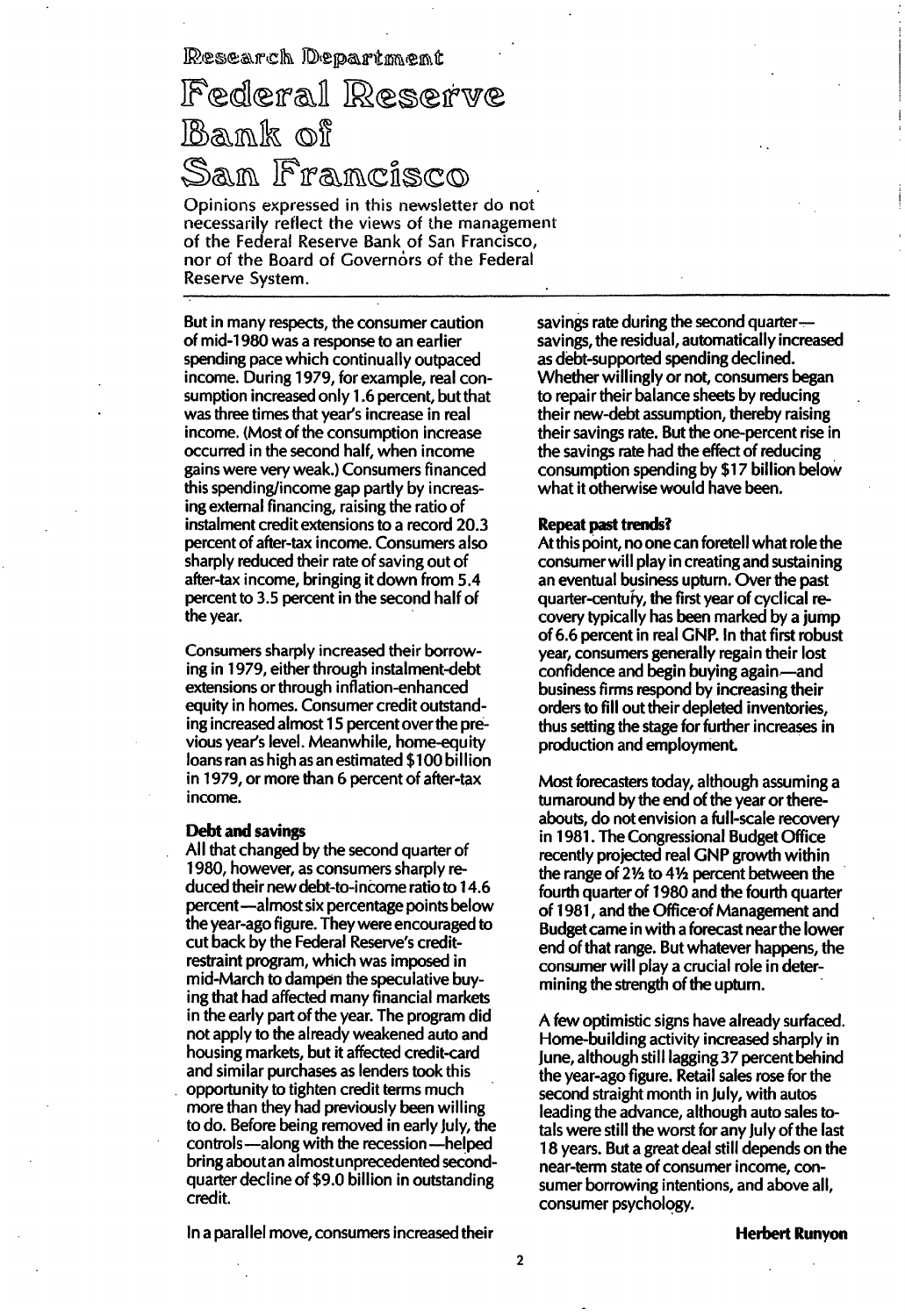